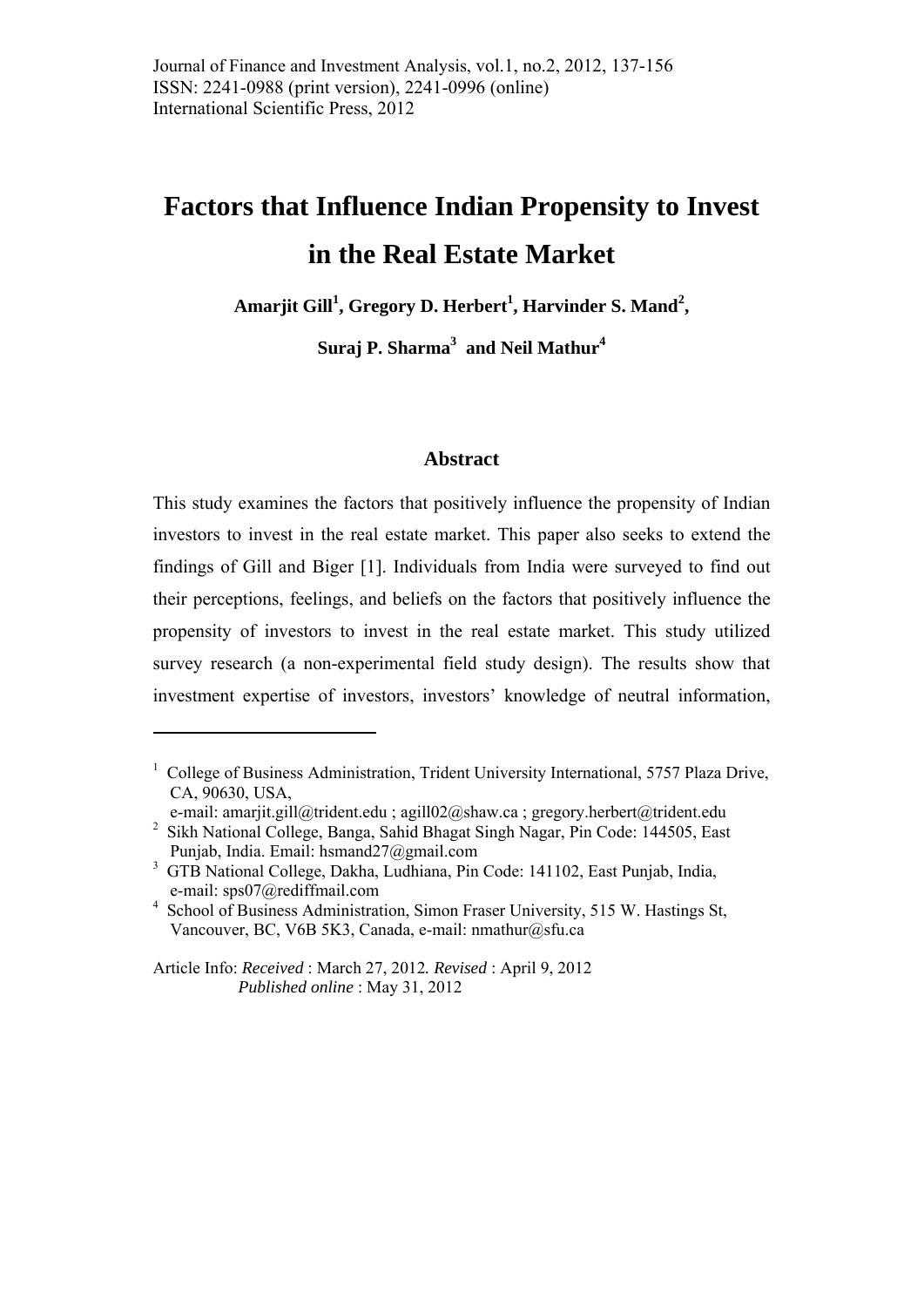investors' motivation from an advisor, and family positively influence the Indian propensity to invest in the real estate market. This study contributes to the literature on the factors that influence the investment propensity of investors. The study can be useful for real estate investors and investment advisors.

#### **JEL classification numbers:** G32

**Keywords:** Investment expertise of investors, investors' knowledge of neutral information, investment propensity of investors, motivation from an advisor, real estate market, India

# **1 Introduction**

 The purpose of this study is to examine the factors that positively influence the propensity of Indian investors to invest in the real estate market. India is second largest country in the world after China in terms of population. By 2030, the population of India is expected to be largest in the world estimated to be around 1.53 billion [2]. Because of the large size of population and economic growth, the Indian real estate sector is booming and the annual demand for residential buildings in the country is anticipated to grow at a compound annual growth rate of 52.5 percent [3].

 Sanford [4] indicates that the Indian real estate market is one of the emerging markets in the less developed economics of countries. India recorded an economic growth rate of 8.50 percent in year 2010-11 [5]. One of the contributing factors of high GDP growth rate in India during 2010-11 was the real estate market [6]. Thus, the real estate market and real estate investors play important roles in the economic growth of India.

Since the Indian real estate market is one of the emerging markets in the less developed economics of countries and real estate investors play an important role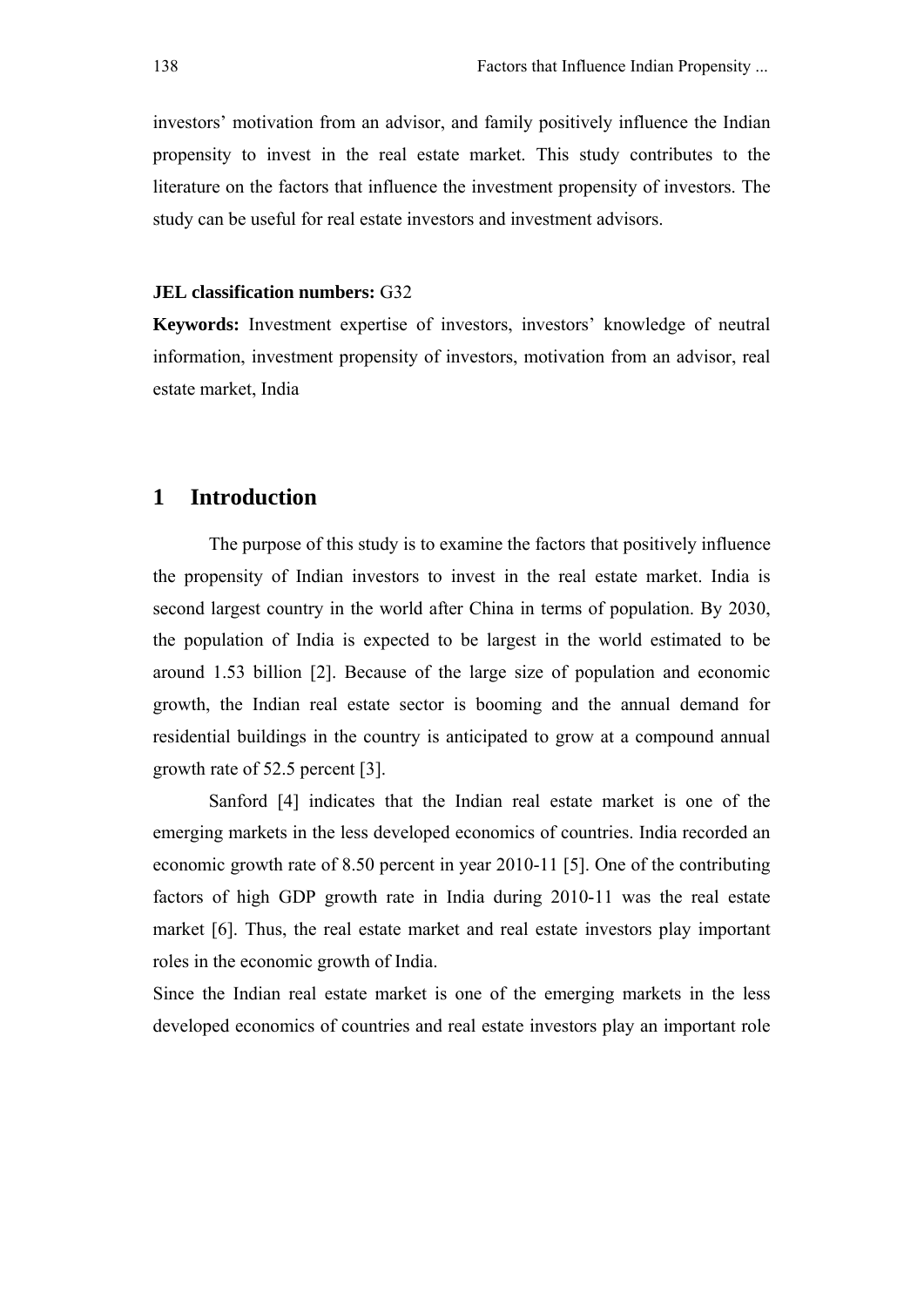in the development of the Indian economy, it is important to understand the factors that have positive influence on the propensity of Indian investors to invest in the real estate market. Therefore, the resultant thesis is that the propensity to invest in the real estate market depends on investment expertise of investors, investors' knowledge of neutral information, investors' motivation from an advisor, and family; the purpose of this study is to explore these relationships among the above variables.

The Gill and Biger [1] study on the Indian real estate market collected data from Canadian investors. This study seeks to extend the study of Gill and Biger by collecting data from Indian investors.

This study contributes to the literature on the factors that influence the investment propensity of investors. The results of this study can be generalized to the real estate industry.

#### **2 Literature Review**

There are many factors such as investment expertise of investors, investors' knowledge of neutral information, investment motivation from an advisor, etc., that influence the investment propensity of investors [1, 7]. Investment propensity, in the context of this study, is defined as the extent to which investors are inclined to invest in the real estate market to: i) get rich quickly, ii) diversify risk, and iii) obtain higher rate of return.

Emerging markets for investment feature slightly higher risk levels than the developed nations of the world [4]. Investment risk is a multidimensional construct with four principal attributes: i) the possibility of a very large loss, ii) the possibility of a below target return, iii) the ability to control loss, and iv) the investor's level of knowledge [8].

The investor's level of knowledge is one of the principal risk attributes that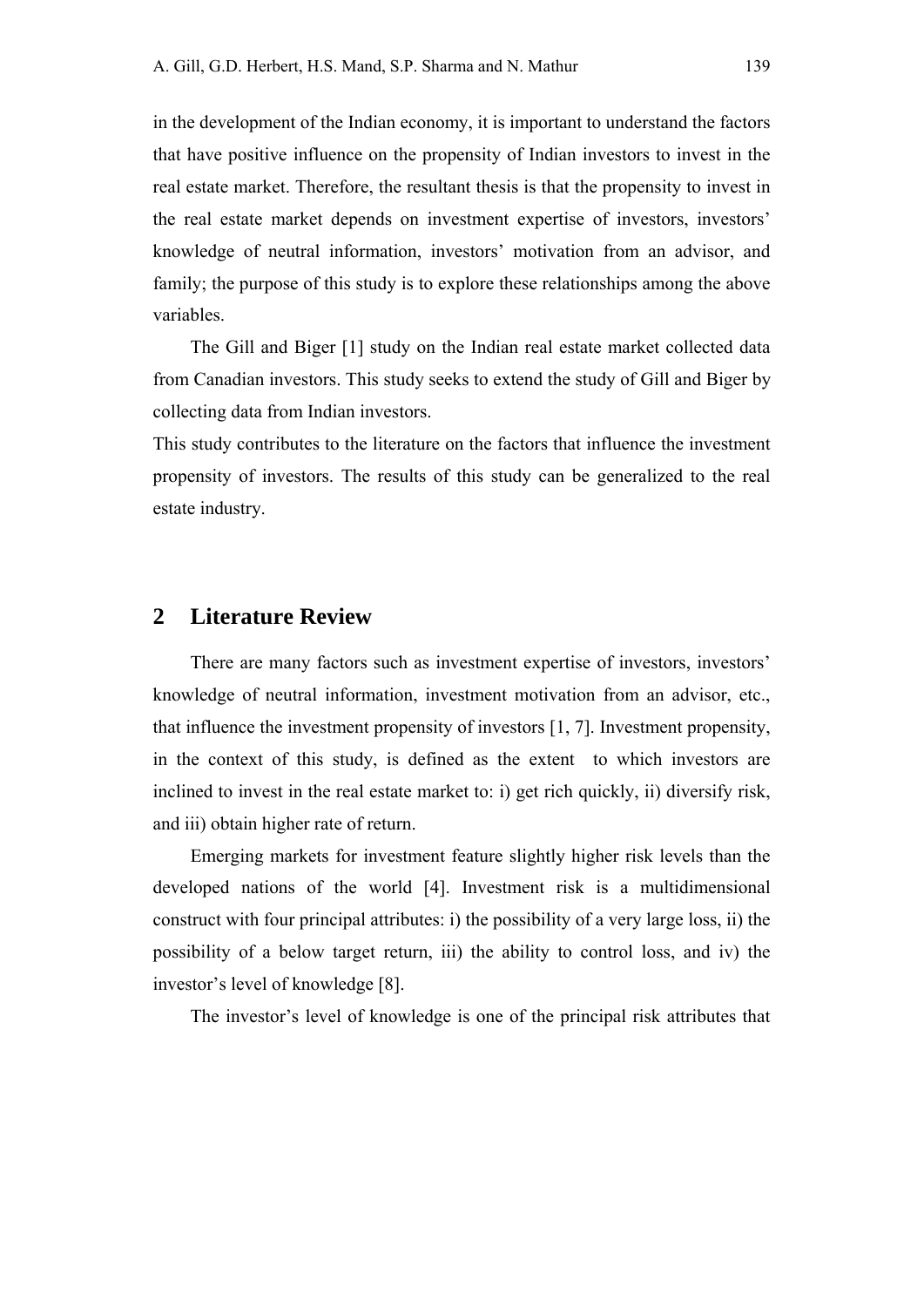impact on investment propensity. The relative importance of the investor's level of knowledge attribute is a function of idiosyncratic investor and asset characteristics [1].

Improved investment knowledge and experience enable consumers to make better investment decisions [9]. That is, the more accurately investors perceive risk, the better they understand the link between risk and return in the Indian real estate market; and the better the understanding of the link between risk and return in the Indian real estate market, the higher the investment propensity of investors. Risk-averse investors continue to be attracted by relative stability of residential properties and buildings [10]. Investors' investment knowledge and experience have positive and negative impacts on their propensity to invest capital in the real estate market. That is, if Indian investors perceive higher risk in the Indian real estate market, they are reluctant to invest capital and vice versa.

Investor knowledge of 'neutral information' plays an important role in investment decision making process. The concept was developed long ago by Siegel *et al.* [11] who found that many investors view the financial statements as not useful for investment decision-making purposes. They conjectured that there are other sources of information which investors feel to be more informative for investment decisions. Gill and Biger [7] also indicate that investors' propensity to invest capital is positively affected by their own perceived knowledge of neutral information. Thus, investors do not rely on a single integrated approach, but rather on many categories of factors such as price movement in the real estate market and current economic indicators (e.g., business cycle, GDP, etc.).

Nagy and Obenberger [12] indicate that the recommendations of family members and friends impact on the investment decisions of investors. Gill and Biger [7] indicate that investment propensity of investors is positively affected by their own perceived consultation with an advisor. In similar manners, real estate brokers, family members, and friends can act as investment advisors in the real estate market. O'Neal [13] also suggests that investment advisors play a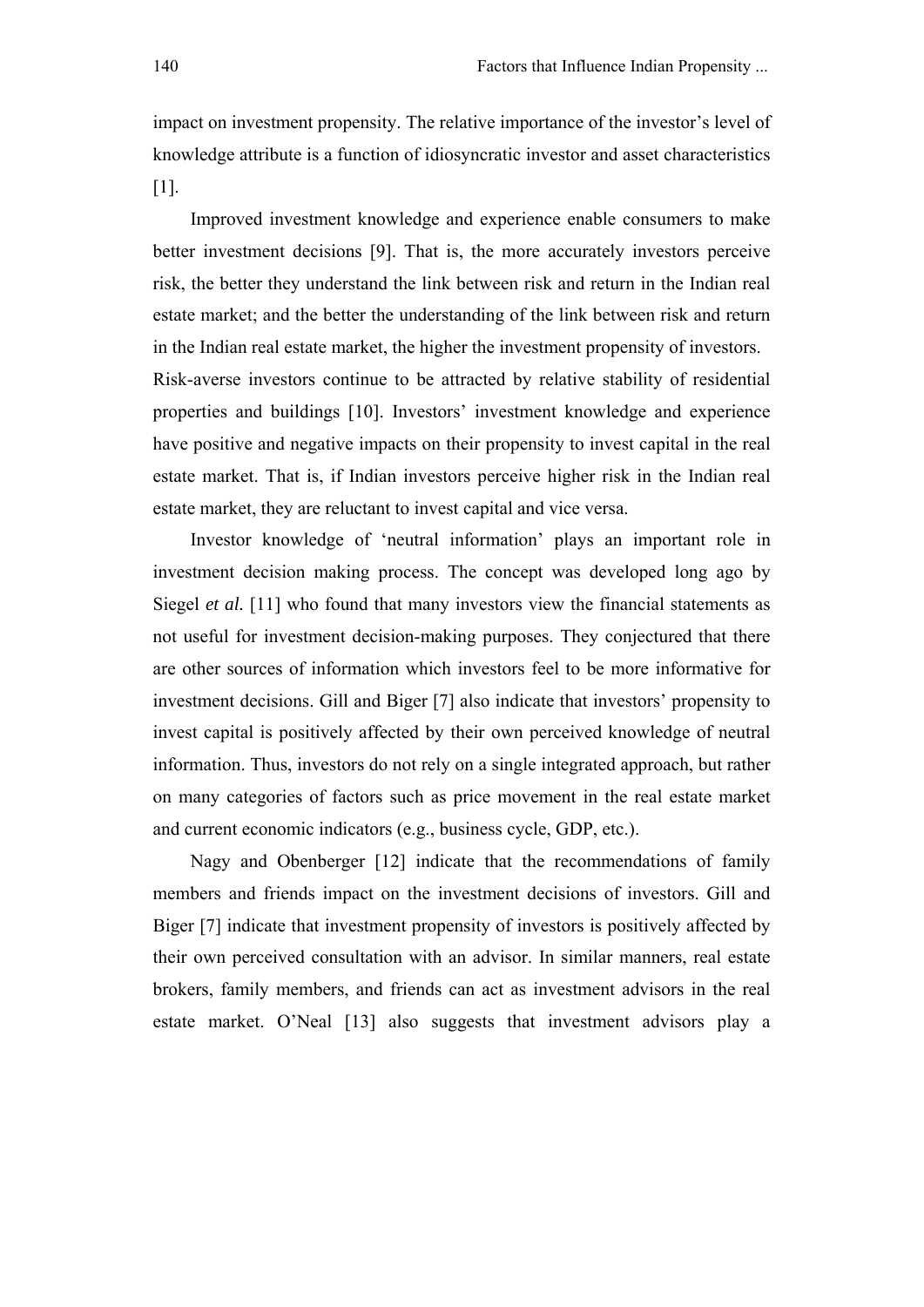significant role in investment decisions of investors.

The empirical studies on the relationship between investment expertise of investors, investors' knowledge of neutral information, investor consultation of an advisor, and investment propensity of investors are as follows:

Al-Tamimi [14] collected data from United Arab Emirates (UAE) and found that family member opinion has positive influence on investment behavior.

Gill and Biger [1] collected data from Canadian real estate investors. Through regression analysis, authors found a positive relationship between Canadian investors' investment expertise and Canadian investors' propensity to invest in the Indian real estate market.

Gill and Biger [7] collected data from Canada and found investors' investment expertise, investors' knowledge of neutral information, and investor consultation of an advisor positively impact on the investment decision of investors.

Gill *et al.* [15] collected data from India and found investment expertise of investors, investors' knowledge of neutral information, investor consultation of an advisor, and family positively impact on the investment decision of investors.

In summary, literature review indicates that investment expertise of investors, investors' knowledge of neutral information, motivation from an advisor, and family influence the propensity of the investors to invest capital.

# **3 Methods**

#### **3.1 Research Design**

This study utilized survey research (a non-experimental field study design).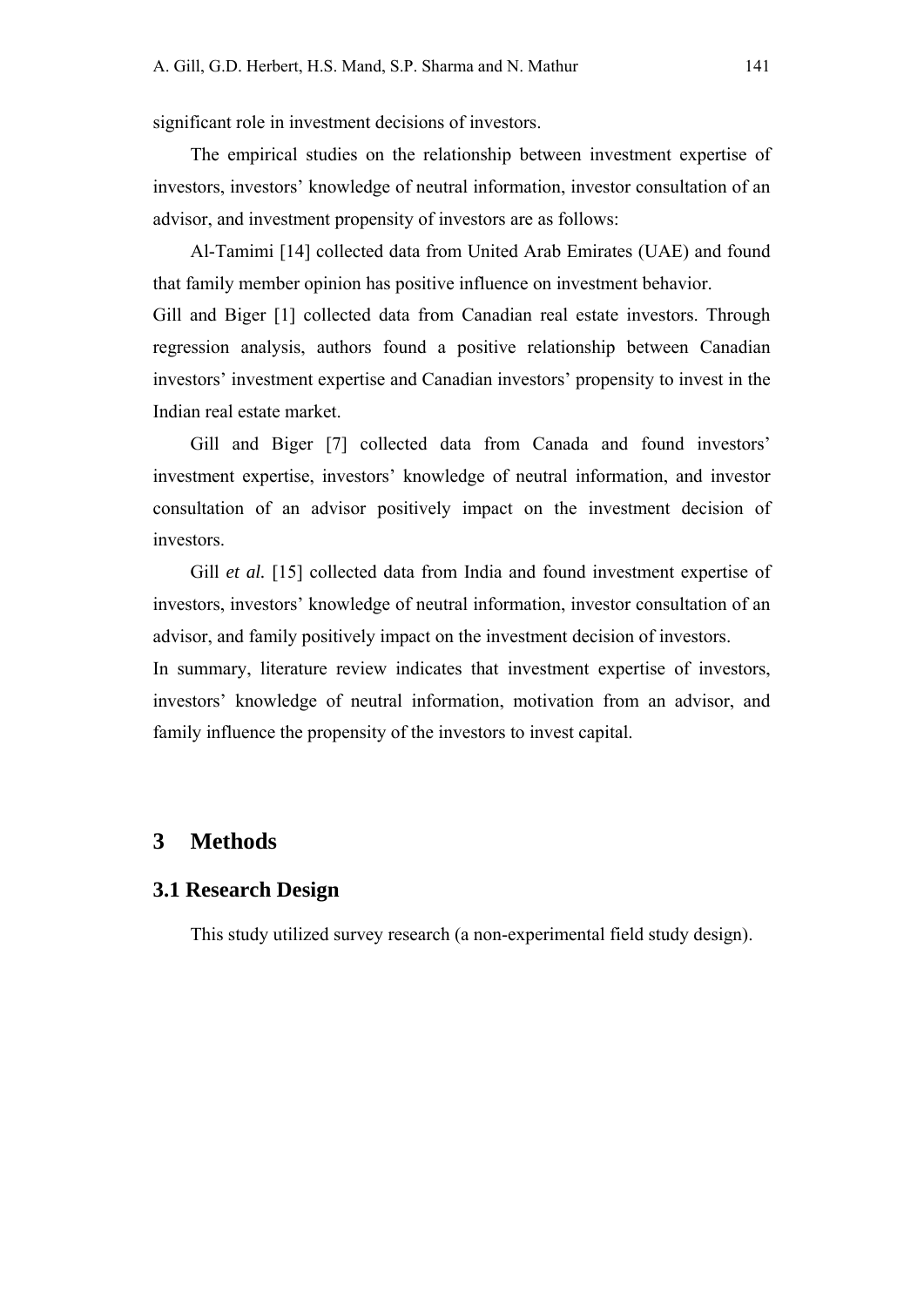#### **3.2 Measurement**

In order to remain (for comparison and reference reasons) consistent with previous research, the measures were taken from two referent studies, which in turn, are based on previous studies in behavioral finance. All measures pertaining to:

i) Investment expertise of investors and investment propensity of investors were taken from Gill and Biger [1], and

ii) Measures pertaining to investors' knowledge of neutral information and investors' motivation from an advisor were taken from Gill and Biger [7].

All the scale items were reworded and the reliability of these re-worded items was re-tested for construct validity. Respondents were asked to indicate their agreement with each item, using a five-point Likert scale ranging from "Strongly Disagree" to "Strongly Agree."

**Family** was used as a dummy variable. Family dummy variable was measured by a single item that asked respondents to indicate their family characteristics. Categorized alternative responses were: 0) Single Family and i) Joint Family.

**Investment expertise of investors (IEOI)** is operationalized as the extent to which Indian investors are experienced and understand the Indian real estate market risk. Gill and Biger [1] used the two-item tolerance-of-freedom scale, which measures the investors' knowledge and experience with investment products. Both items were selected to measure the "IEOI" variable. Scale items were reworded and the reliability of these re-worded items was re-tested. The Cronbach alpha on the responses of 29 investors who participated in the pre-test of the above scale items was 0.85. Both items were included in the final questionnaire.

**Investors' knowledge of neutral information (IKONI)** is operationalized as the extent to which investors understand i) recent price movement in the real estate market and ii) the current economic indicators (e.g., business cycle, GDP, etc.) in India. Gill and Biger [7] used three items to measure "IKONI" variable. Based on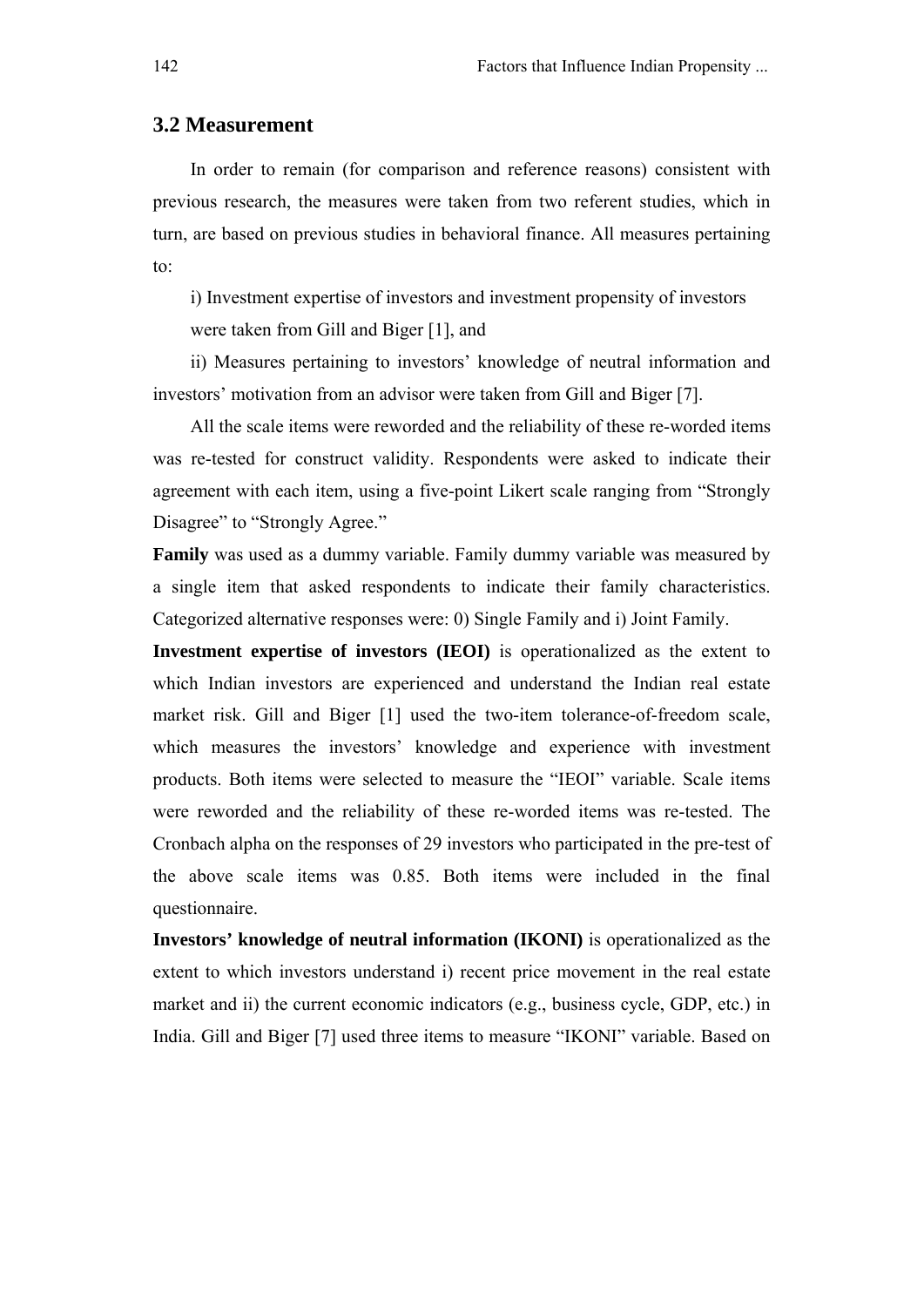Gill and Biger's [7] Confirmatory Factor Analysis (CFA), two items were selected to measure the "IKONI" variable. Scale items were reworded and the reliability of these re-worded items was re-tested. The Cronbach alpha on the responses of 29 investors who participated in the pre-test of the above scale items was 0.94. The two items were included in the final questionnaire.

**Investors' motivation from an advisor (IMFA)** is operationalized as the extent to which real estate broker, family members, and friends motivate investors to invest in the real estate market. Gill and Biger [7] used three items to measure "investor consultation with an advisor" variable. Based on Gill and Biger's [7] CFA, all three items were selected to measure the "IMFA" variable. Scale items were reworded and the reliability of these re-worded items was re-tested. The Cronbach alpha on the responses of 29 investors who participated in the pre-test of the above scale items was 0.93. All three items were included in the final questionnaire.

**Investment propensity of investors (IPOI)** was operationalized as the extent to which investors are inclined to invest in the Indian real estate market to: i) get rich quickly, ii) diversify risk, and iii) obtain higher rate of return. Gill and Biger [1] used the four-item tolerance-of-freedom scale, which measures the investor's propensity to invest. Based on Gill and Biger's [1] CFA, three items were selected to measure the "IPOI" variable. Scale items were reworded and the reliability of these re-worded items was re-tested. The Cronbach alpha on the responses of 29 investors who participated in the pre-test of the above scale items was 0.89. All three items were included in the final questionnaire.

#### **3.3 Sampling Frame, Questionnaire Distribution, and Collection**

The current study consisted of the population of Indian investors. Indian investors living in Punjab (Ludhiana, Malerkotla, Raikot, Banga, Hoshiar Pur, Kaputhala, Phagwara, Jalandhar, and Sahid Bhagat Singh Nagar) area of India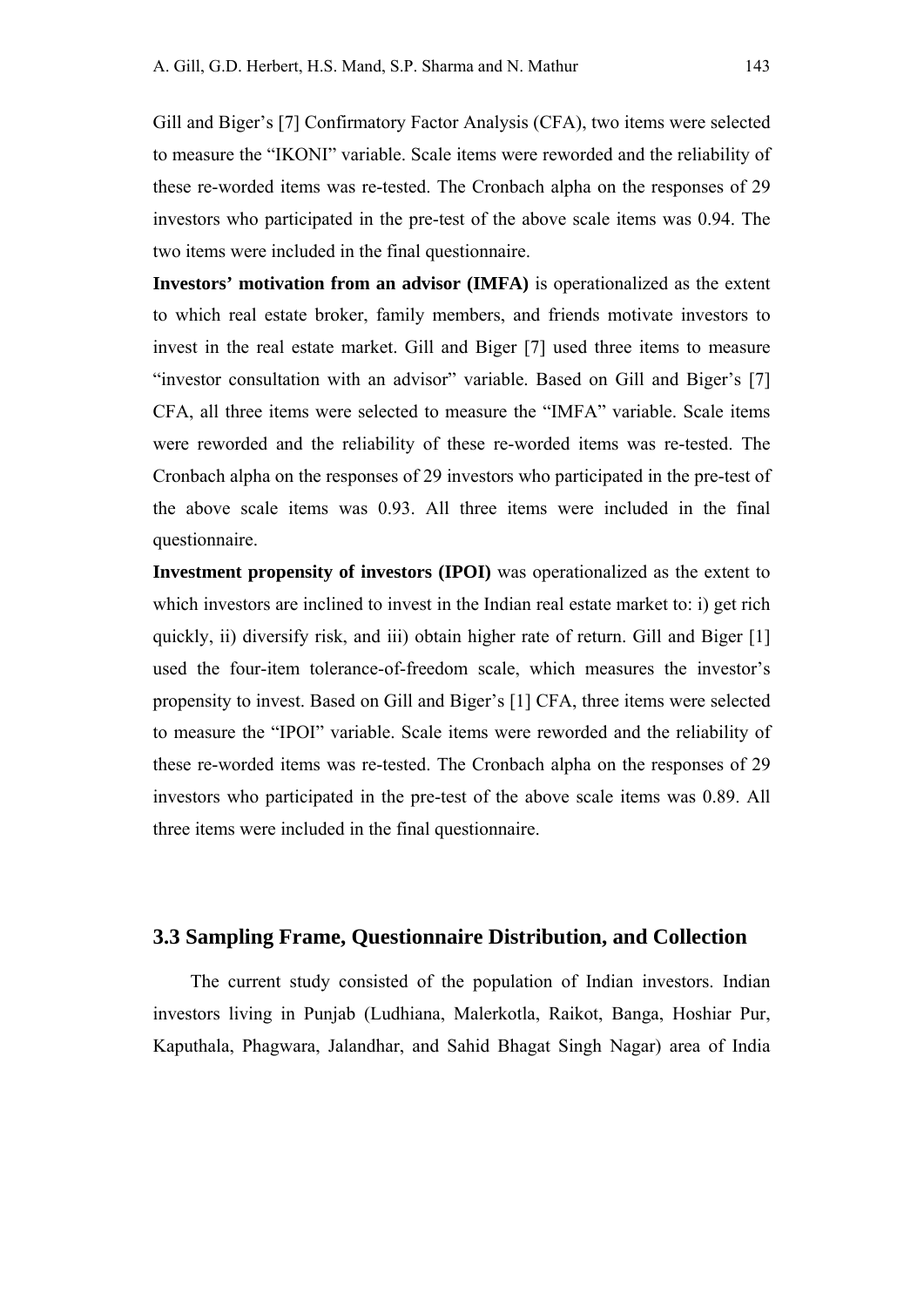were chosen as a sampling frame.

# **3.4 Sampling Method, Sampling Issues, and Possible Planned Solutions**

Punjab area (Ludhiana, Malerkotla, Raikot, Banga, Hoshiar Pur, Kaputhala, Phagwara, Jalandhar, and Sahid Bhagat Singh Nagar) of India was chosen as the research site to collect data. Given that the population is "abstract" (e.g., it was not possible to obtain a list of all members of the focal population) [16, p. 101], a non-probability (purposive) sample was obtained. In a purposive sample, participants are screened for inclusion based on criteria associated with members of the focal population. The focal population was comprised of investors in the Punjab area of India. The survey did not need to be translated into Punjabi or Hindi for the Indian participants since almost all the investors can read and write English. Researchers were also available for translation. The instruction sheet indicated that participants could contact the researchers by telephone and/or email regarding any questions or concerns they might have about the research.

To avoid sampling bias, data collection team was asked to only choose participants that represent the target population. Non-Indian investors were excluded.

To achieve a convenience sample, an exhaustive list of Indian investors' names and telephone numbers were created to distribute surveys and to conduct telephone interviews. Survey questionnaire bundles coupled with an instruction sheet were provided to the surveyors for distribution.

The sample included approximately 800 research participants encompassing Indian investors. A total of 209 surveys were completed over the telephone (approximately 10% of the surveys were completed over the telephone), through personal visits, and received by mail. Two of the surveys were non-usable. The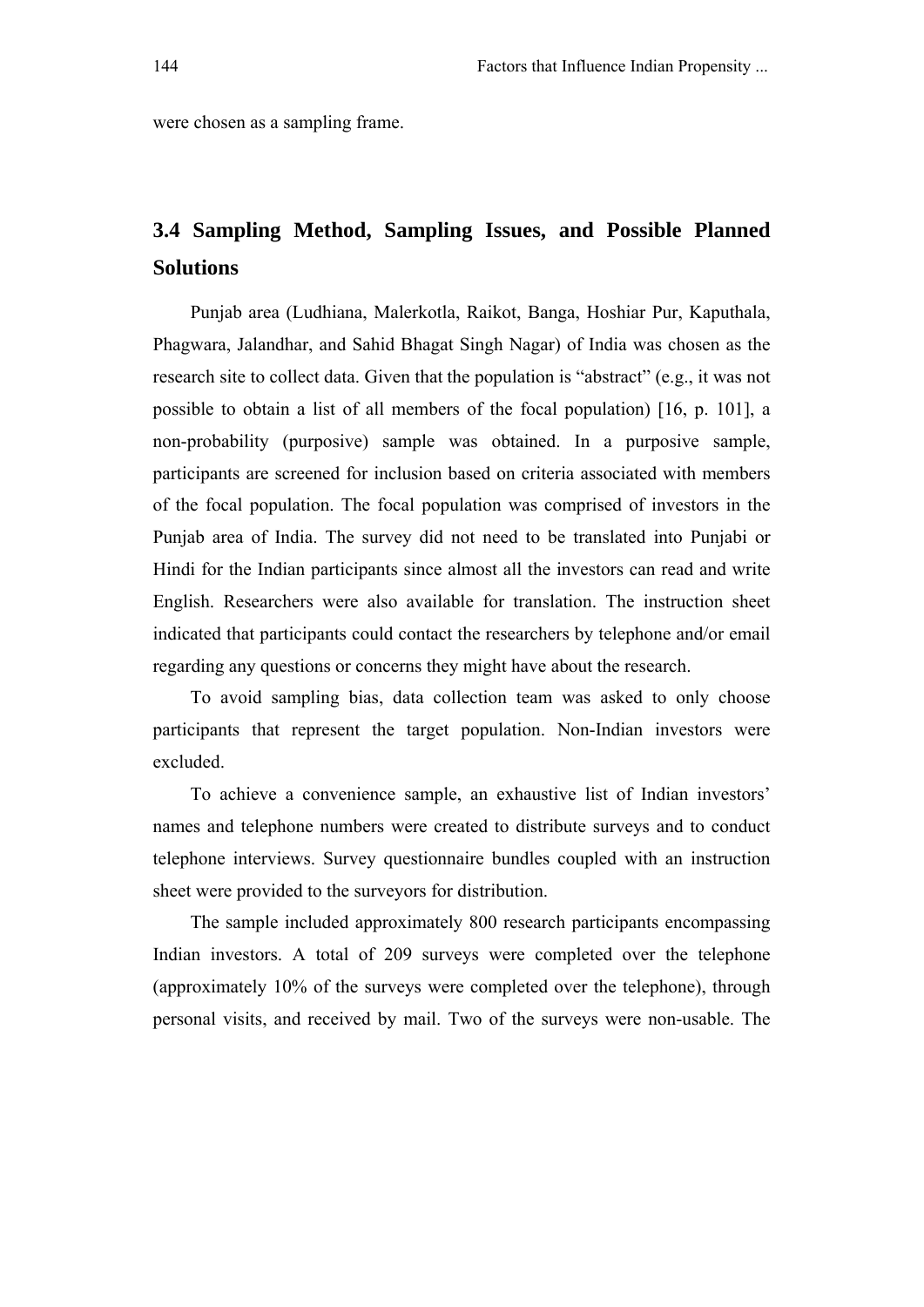response rate was roughly 26.12%. The remaining cases were assumed to be similar to the selected research participants.

#### **3.5 Issues Related to Confidentiality of the Research Participants**

All individuals who were approached were ensured that their names will not be disclosed and confidentiality will be strictly maintained. In addition all subjects were requested not to disclose their names on the questionnaire. Since the research was based on the survey questionnaire respondents were not forced to respond to each specific question.

All subjects were provided with stamped envelopes and confidentiality was ensured. There was no obligation for the subjects to answer our questions over the telephone and in person. Before any telephone interview the person was asked for willingness to participate and of course no one was forced to participate.

Investors' Consent Letter specifically indicated that by completing the survey, subjects have consented to participate in the study. Any information that was obtained in connection with this study and that can be identified with subjects will remain confidential and will be disclosed only with subjects' permission or as required by law.

#### **4 Analysis and Results**

#### **4.1 Data Analysis Methods**

Measures of central tendency, variance, skewness, and kurtosis were calculated on responses to all of the items. Skewness measures for all of the items were within the range of: -0.699 to -1.121, which is considered to be a good range for most research that requires using statistics appropriate to normal distributions. Therefore, we used statistics that assume scalar values and symmetric distributions to test our hypotheses. Table 1 shows descriptive statistics related to this study.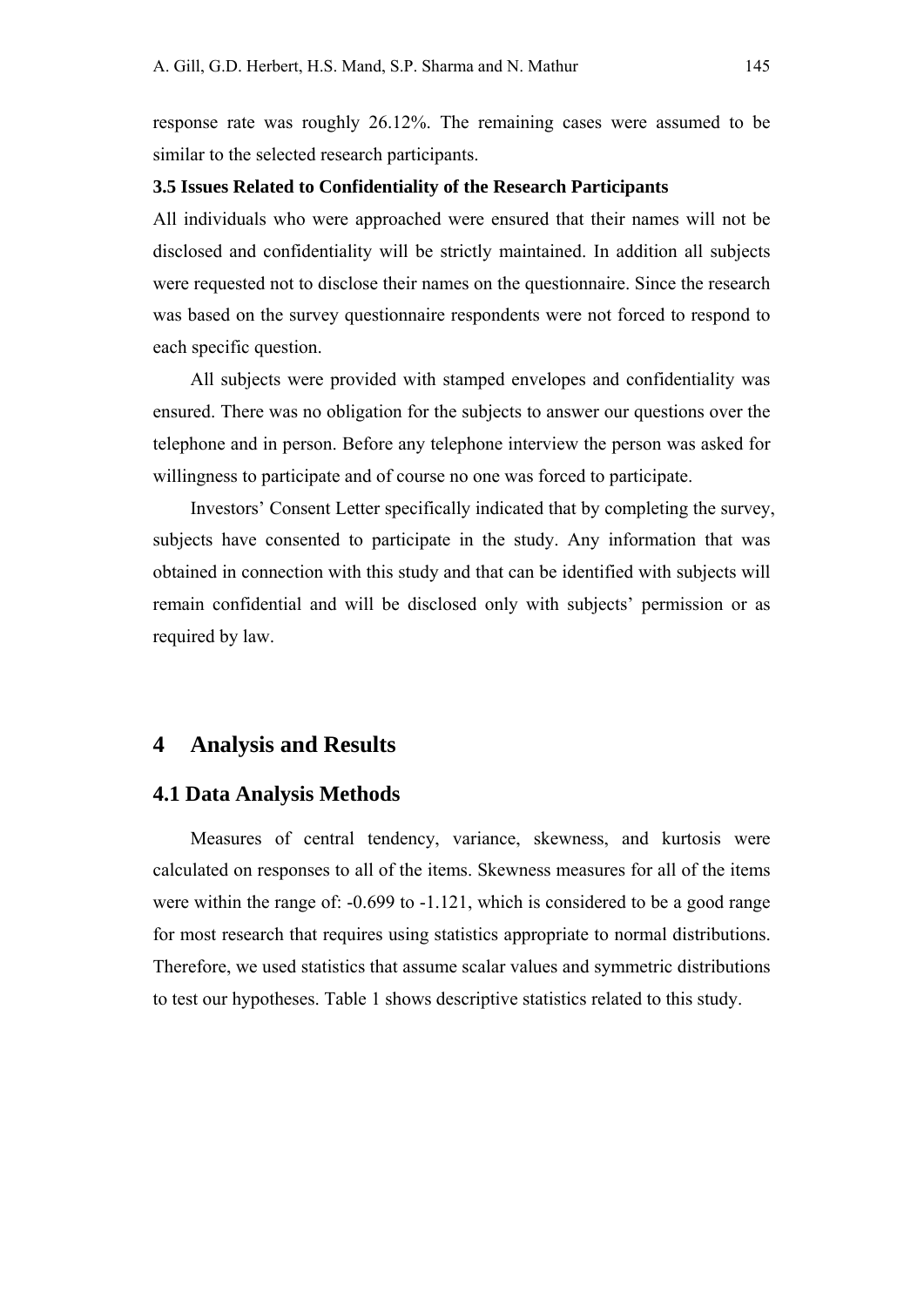|                                                         | Min            | Max | $\bar{x}$ | σ     |
|---------------------------------------------------------|----------------|-----|-----------|-------|
| <b>Investment Expertise of Investors</b>                |                |     |           |       |
| Understanding of real estate investment risk            | $\mathbf{1}$   | 5   | 3.99      | 0.862 |
| Experience in the Indian real estate investment         | $\mathbf{1}$   | 5   | 3.74      | 0.903 |
| <b>Investors' Knowledge of Neutral Information</b>      |                |     |           |       |
| Knowledge of recent price movement in the Indian        | $\mathbf{1}$   | 5   | 3.89      | 0.954 |
| real estate market                                      |                |     |           |       |
| Knowledge of the current economic indicators (e.g.,     | $\overline{1}$ | 5   | 3.70      | 0.929 |
| business cycle)                                         |                |     |           |       |
| <b>Investors' Motivation from an Advisor</b>            |                |     |           |       |
| Motivation from real estate broker to invest capital in | $\overline{1}$ | 5   | 3.88      | 0.885 |
| the real estate market                                  |                |     |           |       |
| Motivation from family to invest capital in the real    | 1              | 5   | 3.95      | 0.874 |
| estate market                                           |                |     |           |       |
| Motivation from friends to invest capital in the real   | $\mathbf{1}$   | 5   | 3.91      | 0.866 |
| estate market                                           |                |     |           |       |
| Propensity of Investors to Invest in the Real           |                |     |           |       |
| <b>Estate Market</b>                                    |                |     |           |       |
| Get rich quickly                                        | 1              | 5   | 3.83      | 0.939 |
| Diversify risk                                          | $\mathbf{1}$   | 5   | 3.82      | 0.958 |
| Obtain higher rate of return                            | 1              | 5   | 3.77      | 0.925 |
| $Min = Minimum$<br>$Max = Maximum$                      |                |     |           |       |

# Table 1:Descriptive Statistics

 $Min = Minimum$   $Max = Maximum$ 

```
\bar{x} = Mean \sigma = Standard Deviation
```
We began our analysis by factor analyzing responses to the 10 items that described the respondents' feelings about their investment expertise, knowledge of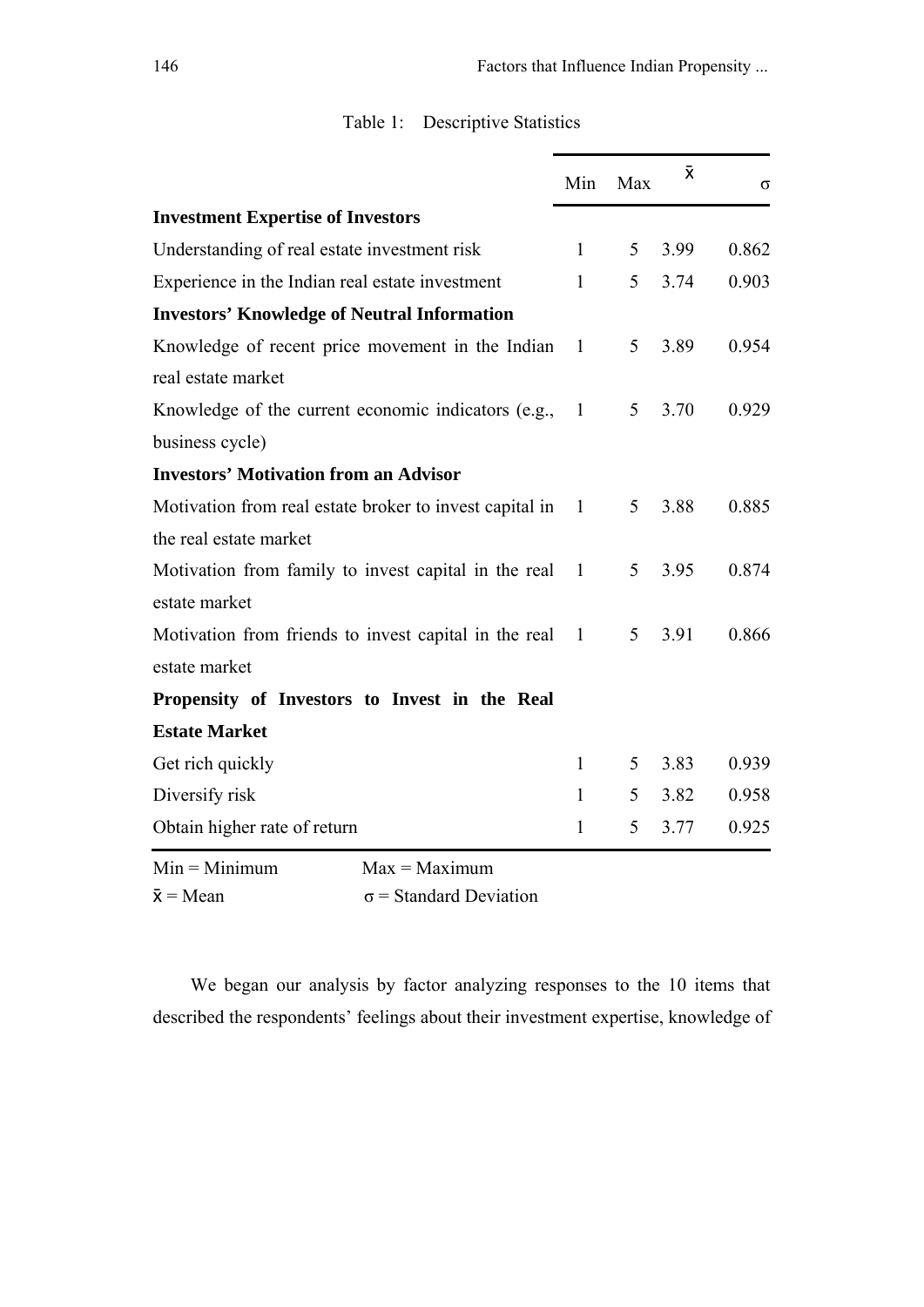neutral information, motivation from an advisor, and propensity to invest in the Indian real estate market. The principle components analysis (a cluster analysis tool designed to capture the variance in a dataset in terms of principle components) with number of factors set to 4 and a varimax rotation explained 84.15% of the variance in the original scores (see Table 2).

|                                          | <b>Total Variance Explained</b> |                                  |        |  |  |
|------------------------------------------|---------------------------------|----------------------------------|--------|--|--|
| <b>Rotation Sums of Squared Loadings</b> |                                 |                                  |        |  |  |
| Component                                |                                 | Total % of Variance Cumulative % |        |  |  |
| 1                                        | 2.683                           | 26.832                           | 26.832 |  |  |
| 2                                        | 2.184                           | 21.841                           | 48.673 |  |  |
| 3                                        | 1.785                           | 17.853                           | 66.526 |  |  |
|                                          | 1.763                           | 17.630                           | 84.155 |  |  |

Table 2:Total Variance Explained – Rotation Sums of Square Loadings

Extraction Method: Principal Component Analysis

As can be seen in Table 3, all the items loaded on the expected factors. Cronbach Alpha on the clusters of items: IEOI 0.832; IKONI 0.854; IMFA 0.870 and IPOI 0.900.

The question subsets were analyzed in order to enable the calculation of the weighted factor scores. In terms of these weighted factor score items: two IEOI, two IKONI, three IMFA, and three IPOI, loaded approximately equally.

Table 4 provides the Pearson correlation for the variables used in the regression model. As shown in Table 4, investment propensity of investors (IPOI) is positively correlated with investment expertise of investors (IEOI), investors' knowledge of neutral information (IKONI), investors' motivation from an advisor (IMFA), and family.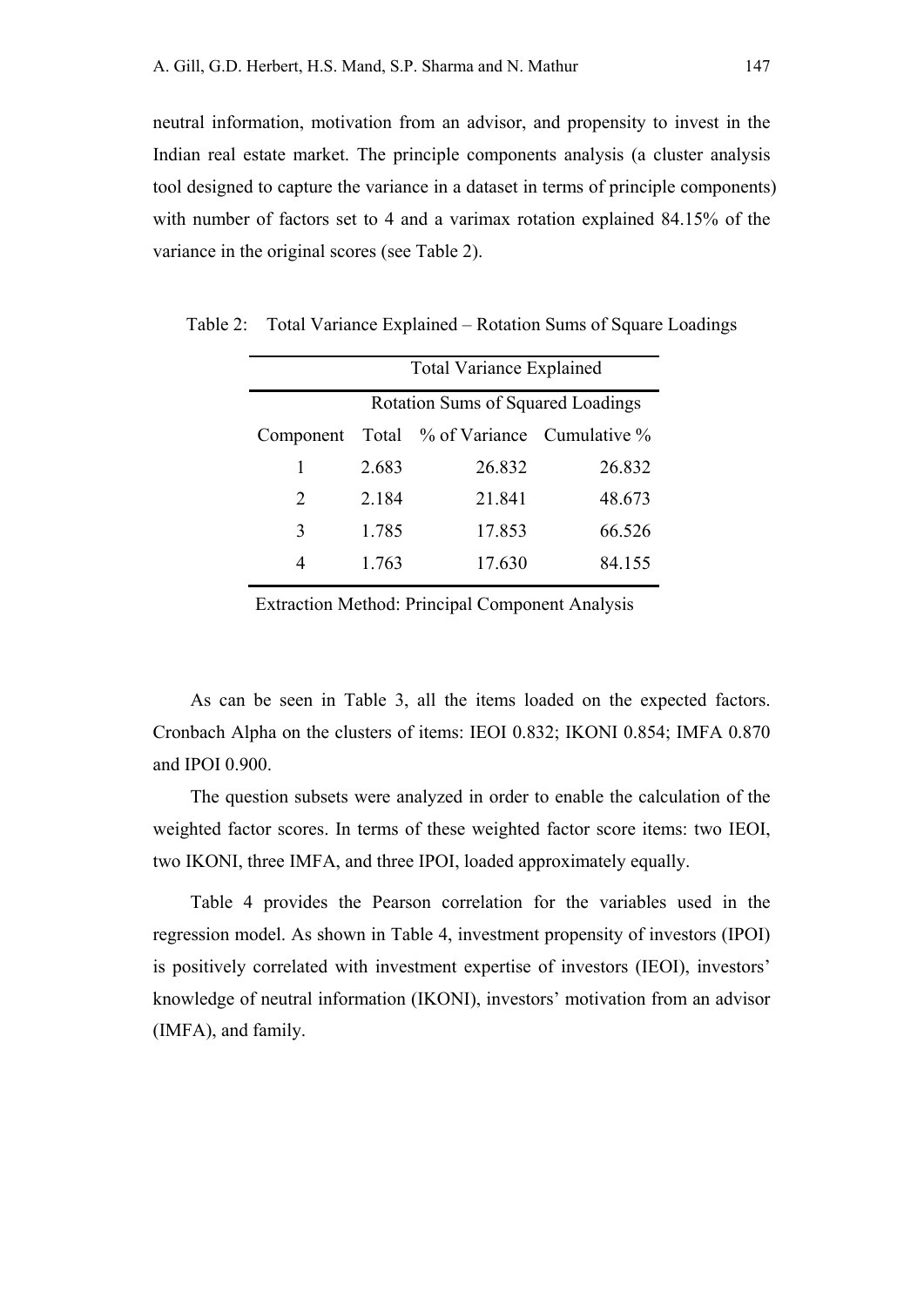|  | Table 3: Rotated Component Matrix <sup>a</sup> |  |
|--|------------------------------------------------|--|
|  |                                                |  |

|                                                                                    |                      |                | Component |   |
|------------------------------------------------------------------------------------|----------------------|----------------|-----------|---|
|                                                                                    | $\mathbf{1}$         | $\overline{2}$ | 3         | 4 |
| <b>Investment Expertise of Investors (IEOI)</b>                                    |                      |                |           |   |
| IEOI1) I understand the real estate investment risk in India. 0.2240.1360.2350.898 |                      |                |           |   |
| IEOI2) I have an experience in the Indian real                                     | 0.1980.3000.4300.695 |                |           |   |
| estate investment.                                                                 |                      |                |           |   |
| <b>Investors' Knowledge of Neutral Information (IKONI)</b>                         |                      |                |           |   |
| IKONI1) I understand recent price movement in the                                  | 0.2980.1960.7220.417 |                |           |   |
| Indian real estate market.                                                         |                      |                |           |   |
| IKONI2) I understand the current economic indicators                               | 0.1870.2100.8950.223 |                |           |   |
| (e.g., business cycle) of India.                                                   |                      |                |           |   |
| <b>Investors' Motivation from an Advisor (IMFA)</b>                                |                      |                |           |   |
| IMFA1) My real estate broker motivates me to                                       | 0.2300.8470.2510.104 |                |           |   |
| invest capital in the real estate market.                                          |                      |                |           |   |
| IMFA2) My family motivates me to invest capital in                                 | 0.4210.7280.1410.273 |                |           |   |
| the real estate market.                                                            |                      |                |           |   |
| IMFA3) My friends motivate me to invest capital in the                             | 0.5020.6910.1520.202 |                |           |   |
| real estate market.                                                                |                      |                |           |   |
| <b>Investment Propensity of Investors (IPOI)</b>                                   |                      |                |           |   |
| I desire to invest capital in the Indian real estate                               |                      |                |           |   |
| market to:                                                                         |                      |                |           |   |
| IPOI1)  "Get rich quickly."                                                        | 0.7620.3300.1590.278 |                |           |   |
| IPOI2) Diversify risk.                                                             | 0.8430.2830.1940.143 |                |           |   |
| IPOI3)  Obtain higher rate of return.                                              | 0.8350.2810.2350.159 |                |           |   |
| <sup>a</sup> Extraction Method: Principal Component Analysis<br>$N$ otec $\cdot$   |                      |                |           |   |

Notes: Extraction Method: Principal Component Analysis Rotation Method: Varimax with Kaiser Normalization Rotation converged in 6 iterations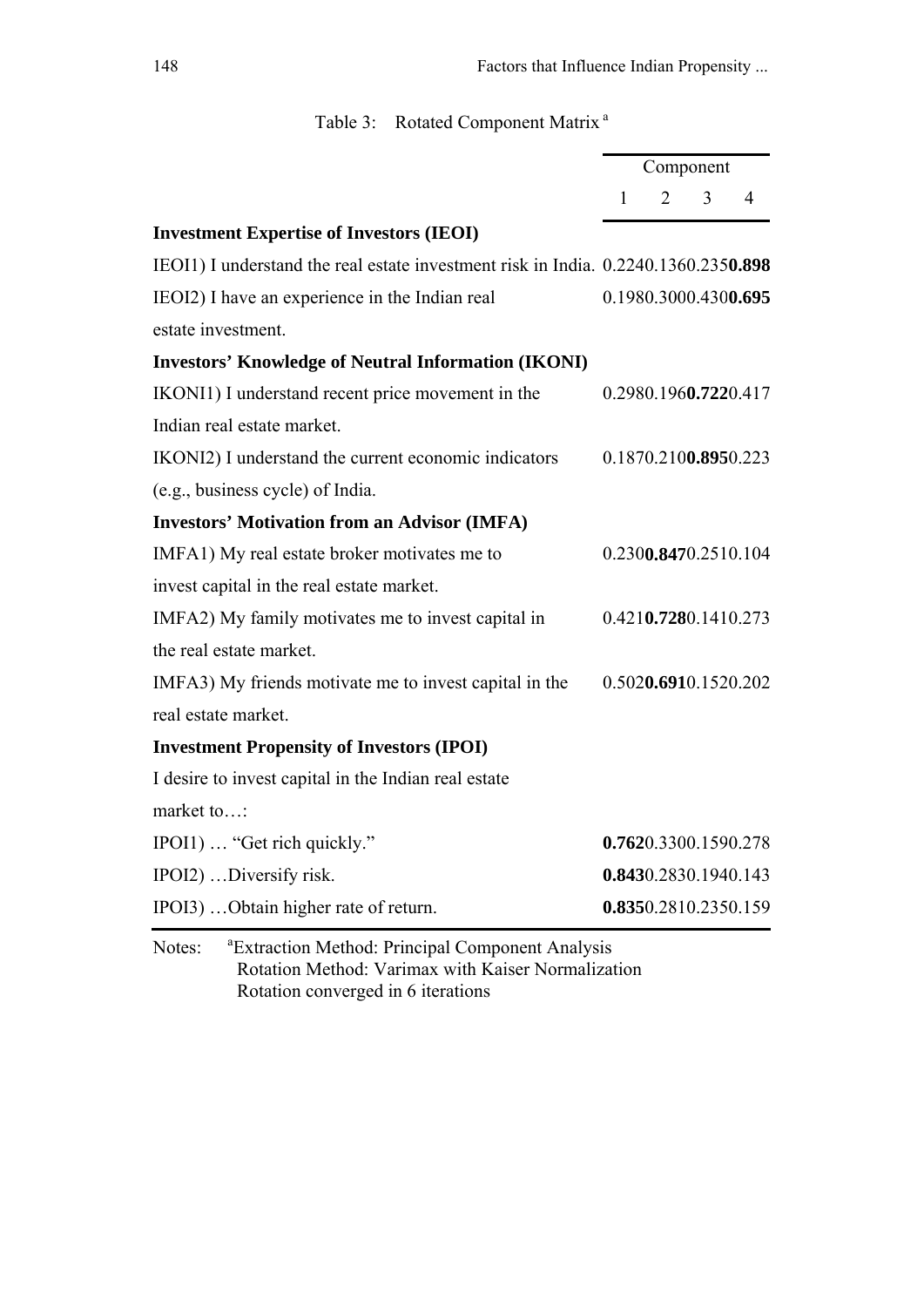|              | <b>IPOI</b> |                                          | IEOI IKONI IMFA Family            |                      |       |
|--------------|-------------|------------------------------------------|-----------------------------------|----------------------|-------|
| <b>IPOI</b>  |             | $1 \t 0.548$ $0.550$ $0.743$ $0.201$ $($ |                                   |                      |       |
| <b>IEOI</b>  |             | $\mathbf{1}$                             | $0.696^{**}$ $0.549^{**}$ $0.066$ |                      |       |
| <b>IKONI</b> |             |                                          |                                   | 1 $0.556^{**}$ 0.106 |       |
| <b>IMFA</b>  |             |                                          |                                   | $\mathbf{1}$         | 0.123 |
| Family       |             |                                          |                                   |                      |       |

Table 4: Pearson Bivariate Correlation Analysis

\*\*Correlation is significant at the 0.01 level (2-tailed)

\* Correlation is significant at the 0.05 level (2-tailed)

 $IPOI = Investment$  propensity of investors

IEOI = Investment expertise of investors

IKONI = Investors' knowledge of neutral information

IMFA = Investors' motivation from an advisor

# **5 Testing of Hypotheses**

In this section, we present the empirical findings on the relationships between investment expertise of investors (IEOI), investors' knowledge of neutral information (IKONI), investors' motivation from an advisor (IMFA), Family, and investment propensity of investors (IPOI).

Positive relationships between i) IEOI and IPOI, ii) IKONI and IPOI, iii) IMFA and IPOI, and iv) Family and IPOI were found (see Table 5); that is, investment expertise of investors, investors' knowledge of neutral information, investors' motivation from an advisor, and family are the predictors of investment propensity of investors to invest in the Indian real estate market.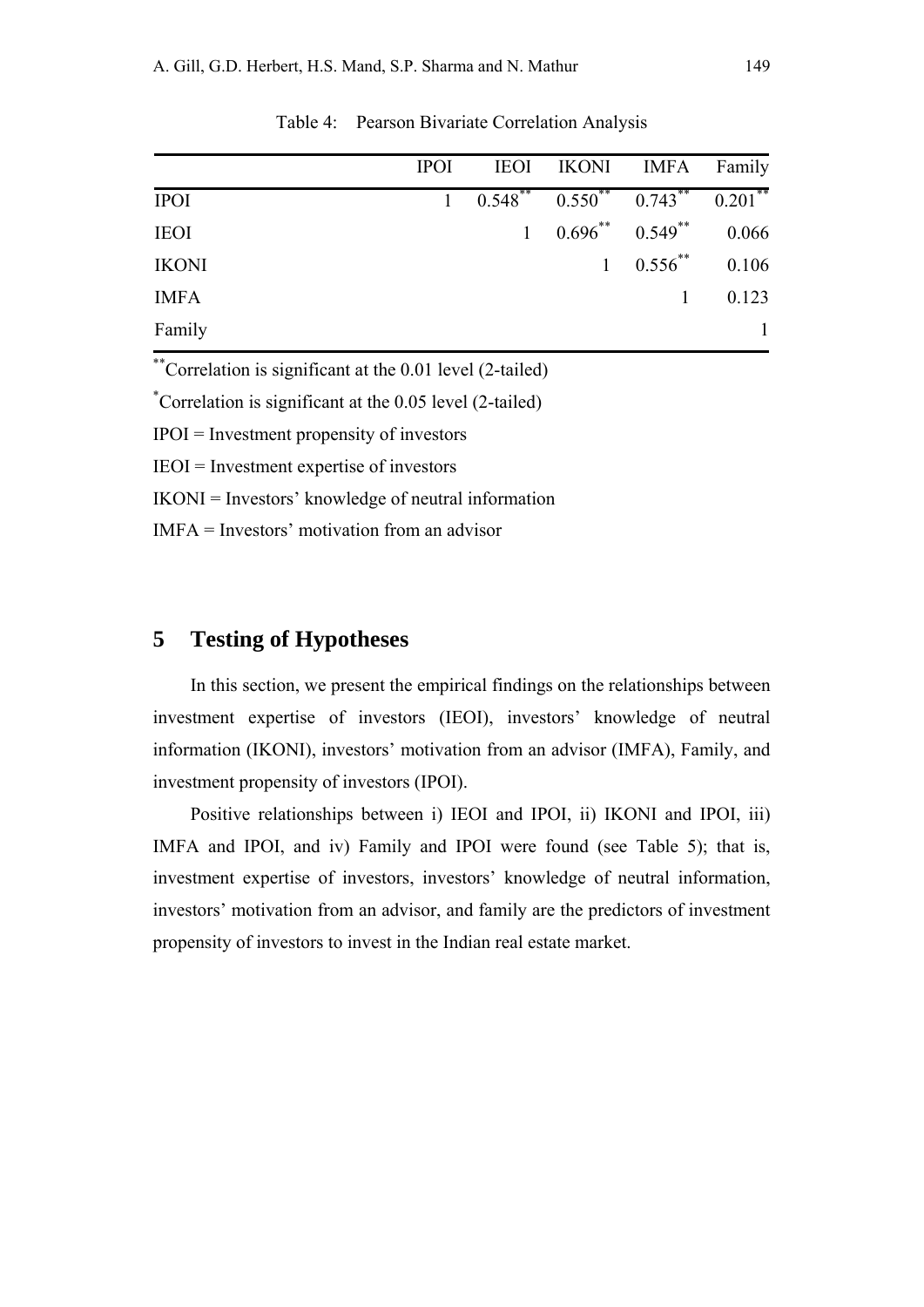|  |  | Table 5: Regression Coefficients <sup>a, b, c</sup> |  |
|--|--|-----------------------------------------------------|--|
|--|--|-----------------------------------------------------|--|

 $R^2 = 0.598$ ; SEE = 0.640; F = 75.17; ANOVA's Test Sig. = 0.000 Regression Equation:  $IPOI = -0.113 + 0.113$   $IEOI + 0.116$   $IKONI + 0.590$   $IMFA$  $+ 0.214$  Family

|            |          | Unstandardized |       | Standardized              |   |                    |       |    | Collinearity      |     |
|------------|----------|----------------|-------|---------------------------|---|--------------------|-------|----|-------------------|-----|
|            |          | Coefficients   |       | Coefficients <sup>c</sup> |   |                    |       |    | <b>Statistics</b> |     |
|            |          |                |       |                           |   |                    |       |    | Toleran           |     |
|            | B        | Std. Error     |       | Beta                      | t |                    | Sig.  | ce |                   | VIF |
| (Constant) | $-0.113$ |                | 0.065 |                           |   | $-1.737$           | 0.084 |    |                   |     |
| IEOI       | 0.136    |                | 0.065 |                           |   | 0.136 2.108 0.036  |       |    | 0.477 2.095       |     |
| IKONI      | 0.116    |                | 0.065 |                           |   | 0.116 1.782 0.076  |       |    | 0.471 2.122       |     |
| IMFA       | 0.590    |                | 0.056 |                           |   | 0.590 10.551 0.000 |       |    | 0.635 1.574       |     |
| Family     | 0.214    |                | 0.090 |                           |   | 0.107 2.373        | 0.019 |    | 0.982 1.019       |     |
|            |          |                |       |                           |   |                    |       |    |                   |     |

a Dependent Variable: IPOI

<sup>b</sup> Independent Variables: IEOI, IKONI, IMFA, and Family

c Linear Regression through the Origin

SEE = Standard Error of the Estimate

IPOI = Investment propensity of investors

IEOI = Investment expertise of investors

IKONI = Investors' knowledge of neutral information

IMFA = Investors' motivation from an advisor

Note that:

● A test for multicollinearity was performed. All the variance inflation factor (VIF) coefficients are less than 2.50 and tolerance coefficients are greater than 0.46.

• 59.8% ( $R^2 = 0.598$ ) of the variance in the degree of IPOI can be explained by the degree of Family, IEOI, IMFA, and IKONI.

As shown in Table 5, analysis of variance (ANOVA) test is also significant at 0.000.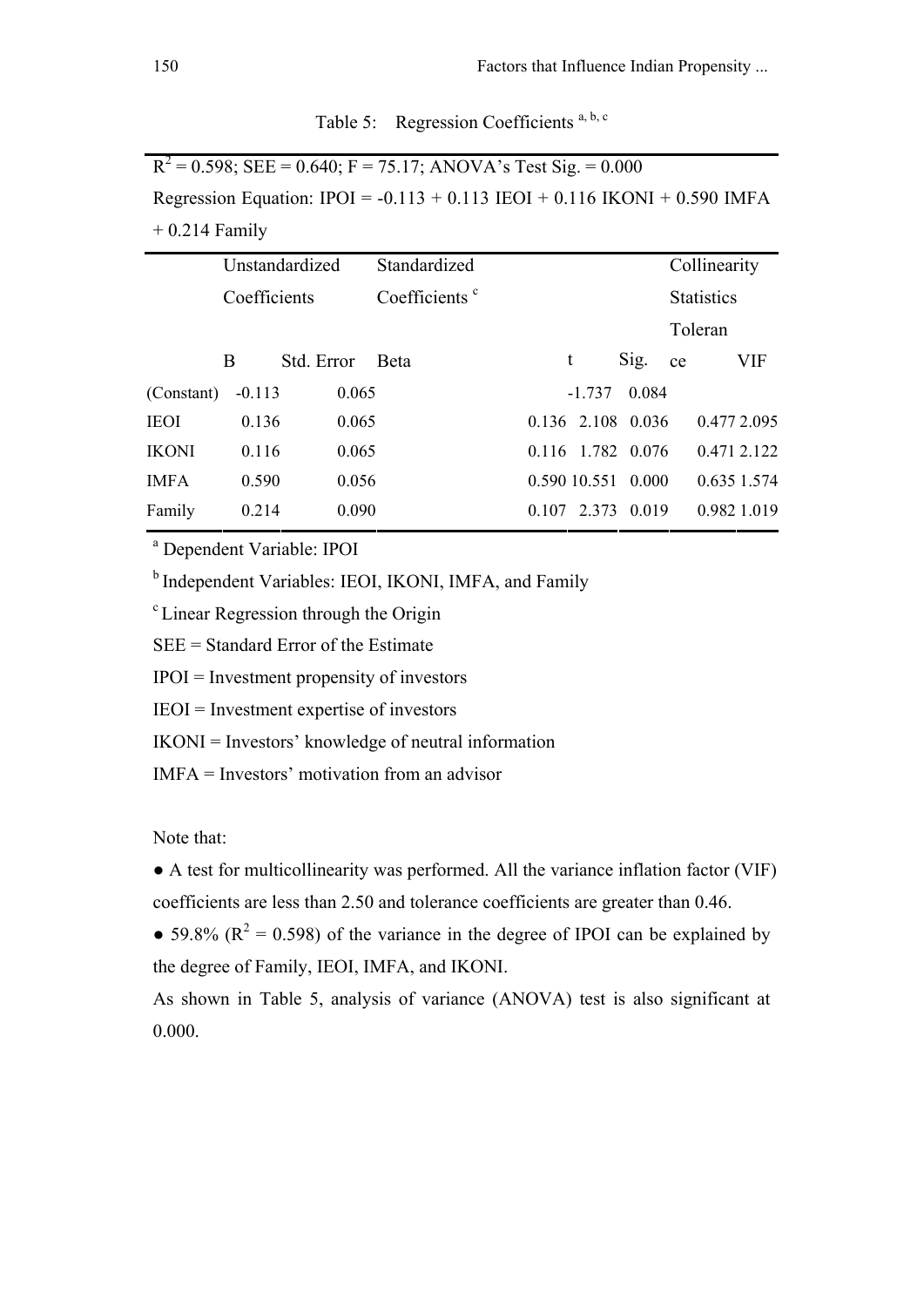# **6 Discussion, Recommendations, Limitations, and Future Research**

#### **6.1 Discussion**

The main purpose of this study was to examine the perceived factors that positively influence the Indian propensity to invest in the real estate market. This was done by surveying a sample of real estate investors from Punjab area of India. The results show that the perceived investment propensity of investors is positively correlated with investment expertise of investors, investors' knowledge of neutral information, investors' motivation from an advisor, and family. The findings of this study lend some support to the findings of Al-Tamimi [14], Gill and Biger [1, 7] and Gill *et al.* [15]**.** 

Table 6 describes the previous authors' findings related to the factors that influence investment propensity/decision of investors.

| <b>Author</b>      | <b>Factors that Influence Investment</b>                             |             |  |  |
|--------------------|----------------------------------------------------------------------|-------------|--|--|
|                    | <b>Propensity/Decision of Investors</b>                              |             |  |  |
| Nagy and           | $\blacktriangleright$ Found that recommendations from family         | <b>USA</b>  |  |  |
| Obenberger         | members and friends impact on the investment                         |             |  |  |
| $\lceil 12 \rceil$ | decisions of investors.                                              |             |  |  |
| Al-Tamimi          | lacktriangleright Found that family members' opinion has a           | United Arab |  |  |
| $\lceil 14 \rceil$ | positive influence on investment behavior.                           | Emirates    |  |  |
|                    |                                                                      | (UAE)       |  |  |
| Gill and Biger     | $\blacktriangleright$ Found a positive relationship between Canadian | Canada      |  |  |
| $\lceil 1 \rceil$  | investors' investment expertise and Canadian                         |             |  |  |
|                    | investors' propensity to invest in the Indian real                   |             |  |  |

Table 6: Previous Findings Related to Factors that Influence Investment Propensity/Decision of Investors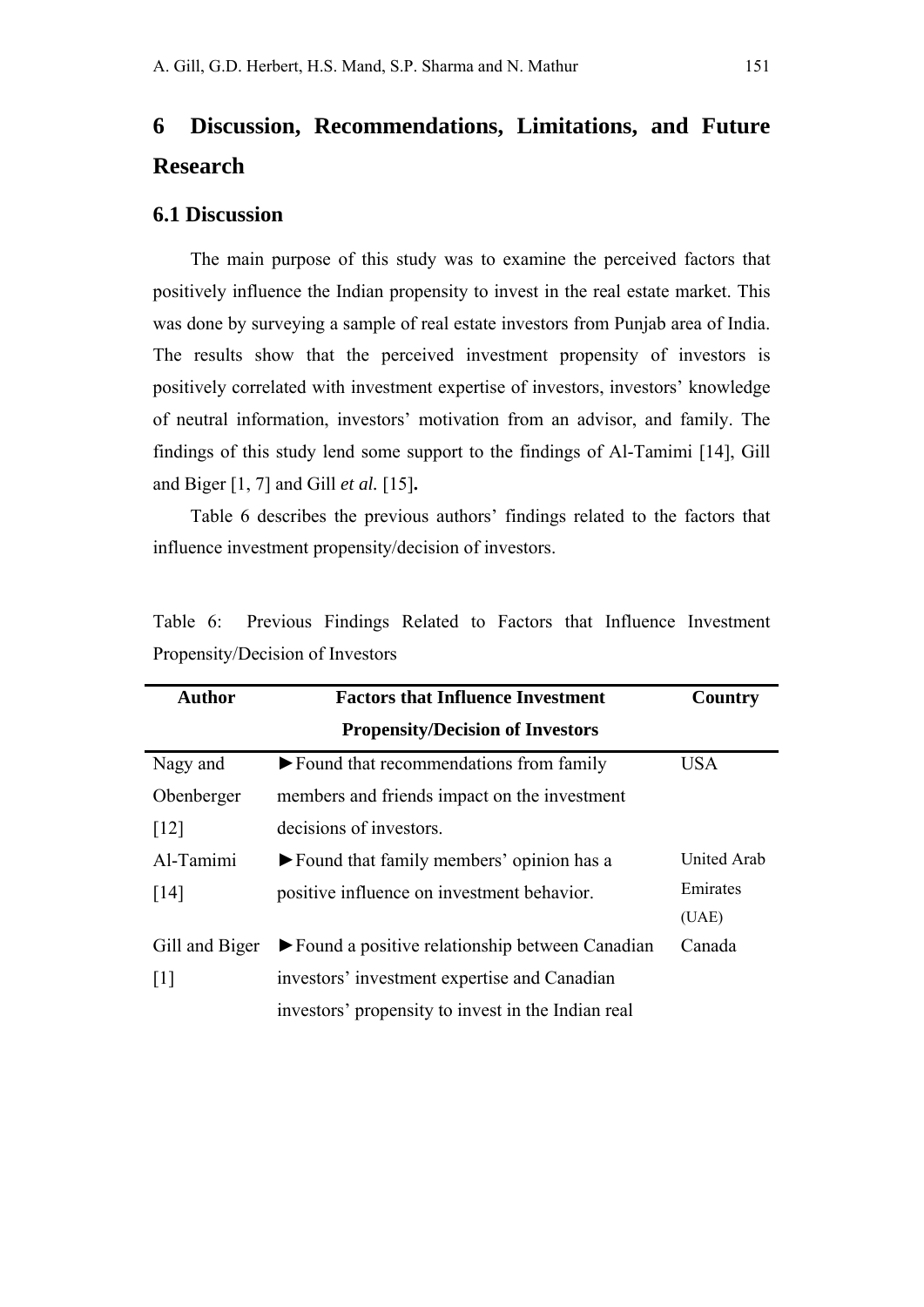|                         | estate market.                                                      |        |
|-------------------------|---------------------------------------------------------------------|--------|
| Gill and Biger          | $\blacktriangleright$ Found that investors' investment expertise,   | Canada |
| $\lceil 7 \rceil$       | investors' knowledge of neutral information, and                    |        |
|                         | investor consultation of an advisor positively                      |        |
|                         | impact on the investment decision of investors.                     |        |
| Gill <i>et al.</i> [15] | $\blacktriangleright$ Found that investment expertise of investors, | India  |
|                         | investors' knowledge of neutral information,                        |        |
|                         | investor consultation of an advisor, and family                     |        |
|                         | positively impact on the investment decision of                     |        |
|                         | investors.                                                          |        |



Figure 1: Factors that Influence Indian Propensity to Invest in the Real Estate Market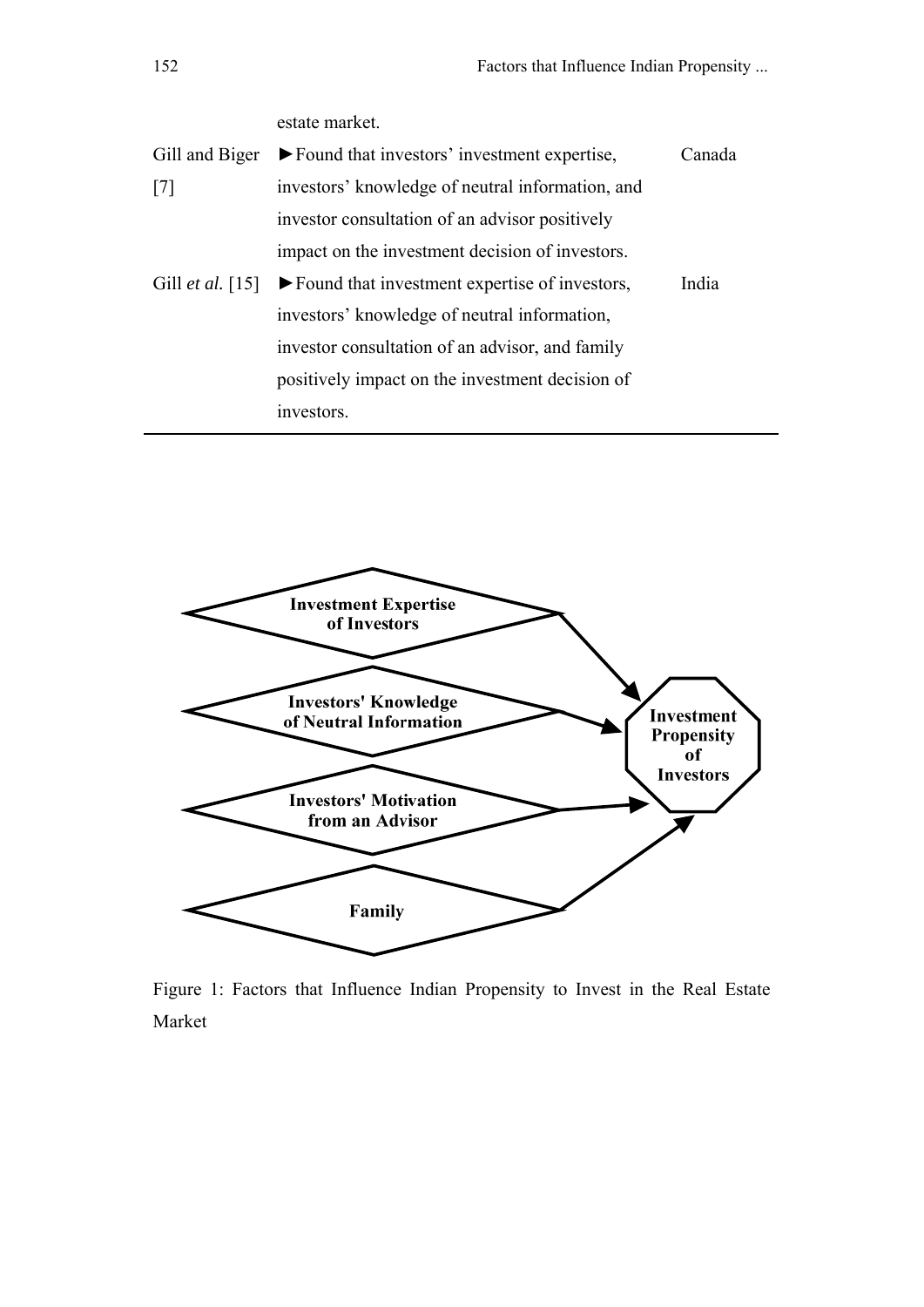Figure 1 shows the factors that positively influence the Indian propensity to invest in the real estate market. The overall ranking of the factors is as follows:

i) IMFA (Beta =  $0.590$ ),

ii) IEOI (Beta =  $0.136$ ),

iii) IKONI (Beta  $= 0.116$ ), and

iv) Family (Beta =  $0.107$ ).

In conclusion, investment expertise of investors, investors' knowledge of neutral information, investors' motivation from an advisor, and family positively influence the Indian propensity to invest in the real estate market.

#### **6.2 Recommendations for Investment Advisors**

The significant positive correlations between i) investment expertise of investors and Investors' motivation from an advisor and ii) investor's knowledge of neutral information and Investors' motivation from an advisor (see Table 4) show that Indian real estate investors are risk averse. To reduce the perceived investment risk, they seek consultants' advice before investing in real estate market. Thus, Indian investors can be considered conservative investors. Therefore, investment advisors must be careful when they provide investment advice to invest in the Indian real estate market. That is, investment advisors should not suggest risky real estate investments to conservative investors because it may create ethical issues.

## **6.3 Limitations**

The present study asks for responses from fixed format, set-questions survey tools, which could direct questions to the exclusion of providing additional input. Maturation of participants can also affect the survey response rate. Maturation of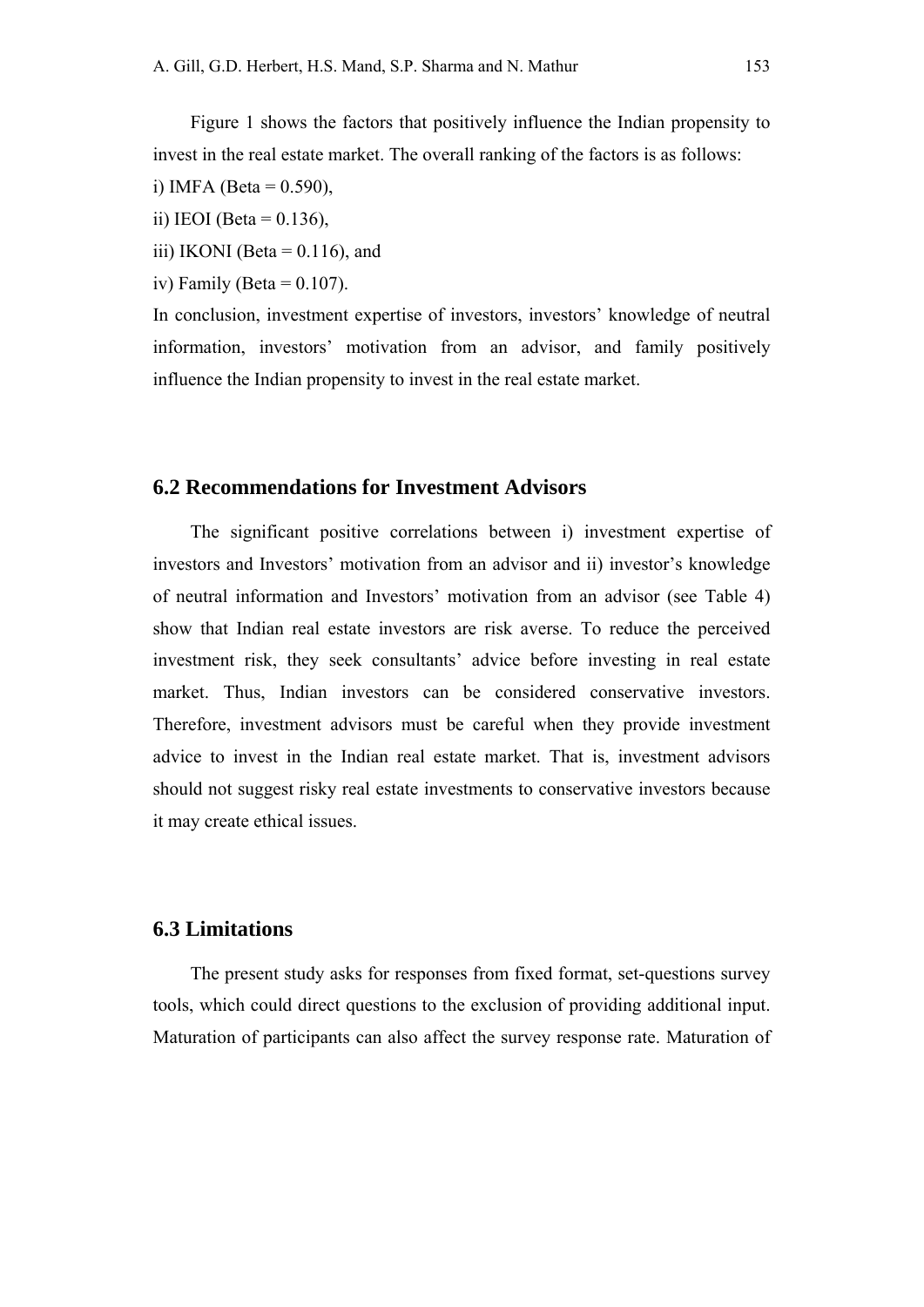participants, in the context of this research, means that some of the research participants may be on holidays. However, a short study period (four weeks) limited any negative effects from maturation.

The practical implications of this study are that if Indian investors perceive that:

i) Their investment expertise is higher, their propensity to invest in the real estate market is also higher.

ii) Their knowledge of neutral information is higher, their propensity to invest in the real estate market is also higher.

iii) Motivation from an advisor is higher, their propensity to invest in the real estate market is also higher.

### **6.4 Future Research**

The present study is limited to perceptions and intentions. The relations found may suffer from common factor bias, as the questions were parts of the same data collection instrument. Future research is needed to test the relation of investment propensity of investors to actual investment in the real estate market through longitudinal data. Other variables such as age, education, gender, etc., should also be used in the future study.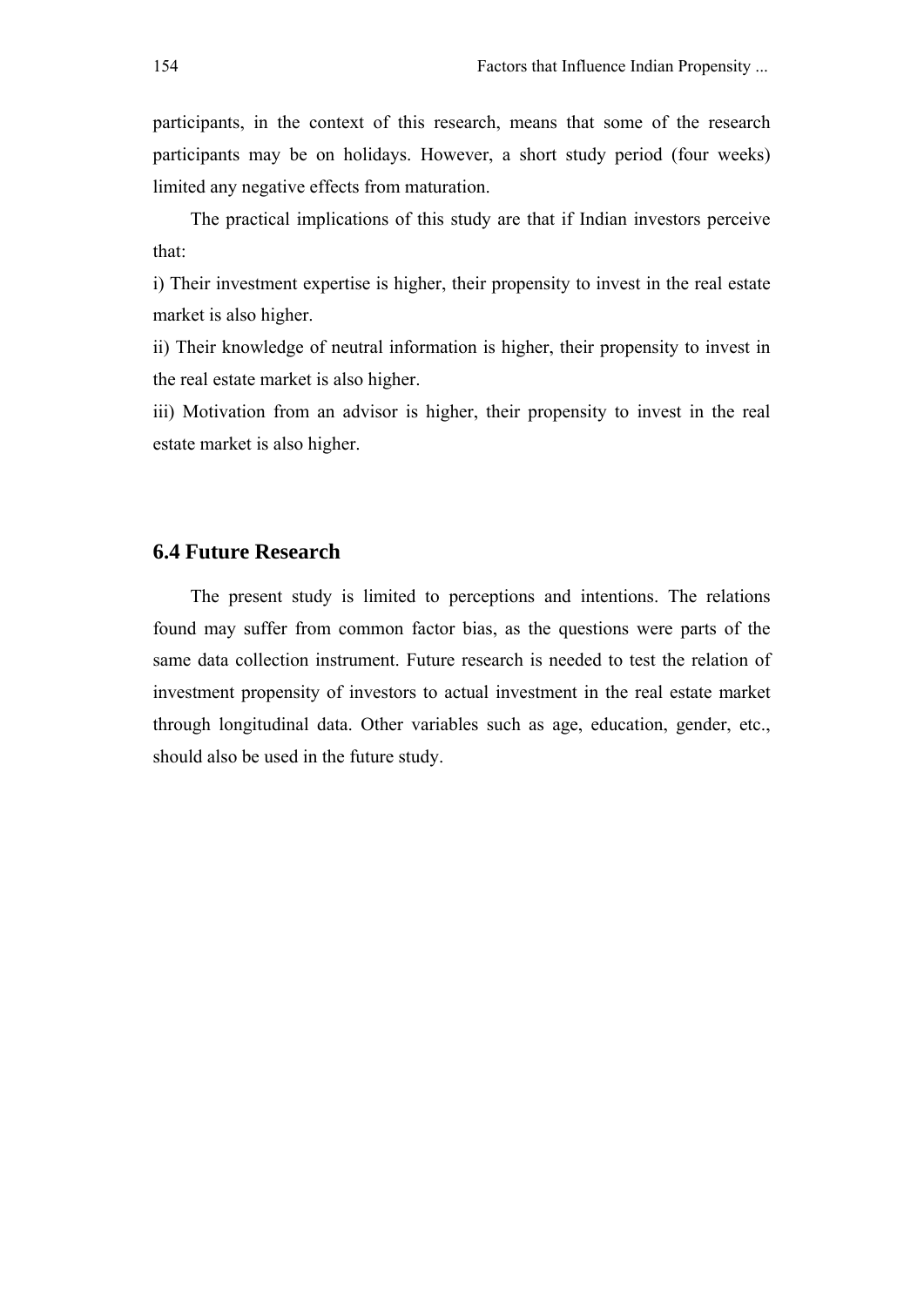# **References**

- [1] A. Gill and N. Biger, Factors that affect Canadian propensity to direct investment abroad: evidence from the Indian real estate market, *The Open Business Journal*, **1**, (2008), 1-9.
- [2] Indiaonline, India's population 2011 (2011). [http://www.indiaonlinepages.com/population/india-current-population.html]
- [3] M2 Presswire, India housing sector to sustain stupendous growth (2012). [http://proquest.umi.com/pqdweb?index=0&did=2559381671&SrchMode=1&sid=1 &Fmt=3&VInst=PROD&VType=PQD&RQT=309&VName=PQD&TS=13265564 76&clientId=29440]
- [4] J. Sanford, Foreign attraction, *Canadian Business*, **79**(10), (2006), 163-165.
- [5] Asia Pulse, India's economic growth to slip to 7% in 2011-12: Senior planner (2012).

[http://proquest.umi.com/pqdweb?index=2&did=2557268411&SrchMode=1&sid=2 &Fmt=3&VInst=PROD&VType=PQD&RQT=309&VName=PQD&TS=13264092 60&clientId=29440]

- [6] Indian Express, Growth robust at 8.6%, but markets fear inflation (2011). [http://proquest.umi.com/pqdweb?index=3&did=2259956721&SrchMode=1&sid=3 &Fmt=3&VInst=PROD&VType=PQD&RQT=309&VName=PQD&TS=13264103 47&clientId=29440]
- [7] A. Gill and N. Biger, Gender differences and factors that affect stock investment decision of Western Canadian Investors, *International Journal of Behavioral Accounting and Finance*, **1**(2), (2009), 135-151.
- [8] R.A. Olsen, Investment risk: The experts' perspective, *Financial Analyst Journal*, **53**(2), (1997), 62-67.
- [9] K. Byrne, How do consumers evaluate risk in financial products?, *Journal of Financial Services Marketing*, **10**(1), (2005), 21-37.
- [10] Y.A. Hamid, On the way to a comprehensive Palestinian housing policy, *Palestine–Israel Journal of Politics, Economics, and Culture*, **6**(3), (1999),